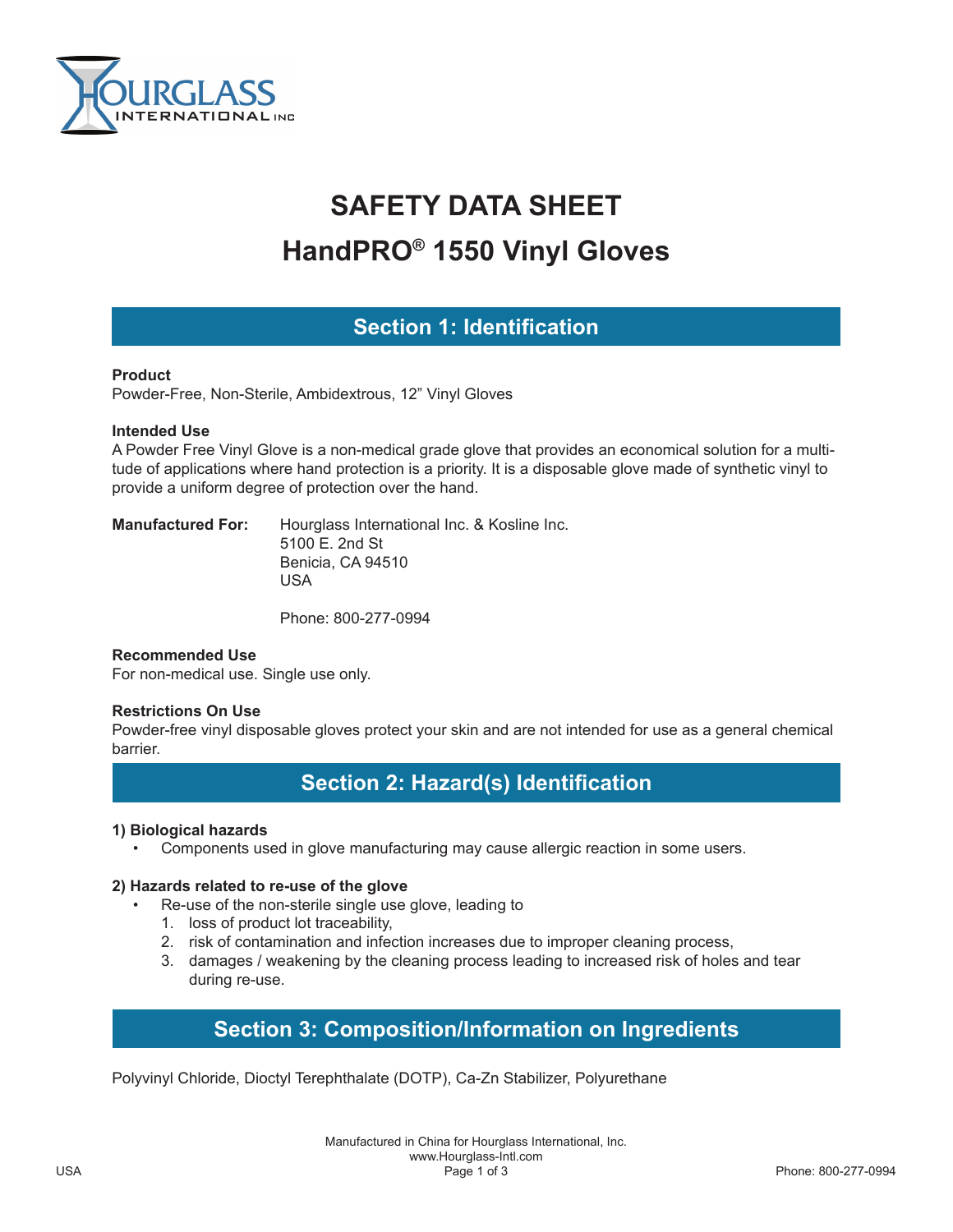# **Section 4: First-Aid Measures**

None, as glove is non-hazardous.

## **Section 5: Fire-Fighting Measures**

In case of fire, unidentified toxic and/or irritating vapours/gases can arise. **Extinguishing Media** : Foam, Carbon Dioxide, Dry Extinguishing Powder, Waterspray Jet

### **Section 6: Accidental Release Measures**

Not applicable.

## **Section 7: Handling and Storage**

- The product should be stored in a cool, dry place avoiding exposure to direct sunlight, high temperature and humidity.
- After the package is open, avoid direct sunlight and fluorescent lighting.
- Do not store above 100°F (38°C.)

## **Section 8: Exposure Controls/Personal Protection**

None.

## **Section 9: Physical and Chemical Properties**

**Form:** Soft solid form **Color:** Clear **Odor:** N/A **Boiling Point:** Not applicable **Flashpoint:** Not determined

| <b>Section 10: Stability and Reactivity</b>   |                                                                                                                                                                           |
|-----------------------------------------------|---------------------------------------------------------------------------------------------------------------------------------------------------------------------------|
| <b>Stability</b>                              | Stable under recommended storage and handling conditions. Hazardous<br>decomposition products depend upon temperature, air supply and the<br>presence of other materials. |
| <b>Condition to Avoid</b><br><b>Hazardous</b> | : At temperatures >200°C decomposition starts.                                                                                                                            |
|                                               | <b>Decomposition Products:</b> Hydrochloric acid (HCl), carbon monoxide (CO) and other toxic substances.                                                                  |

Manufactured in China for Hourglass International, Inc. www.Hourglass-Intl.com